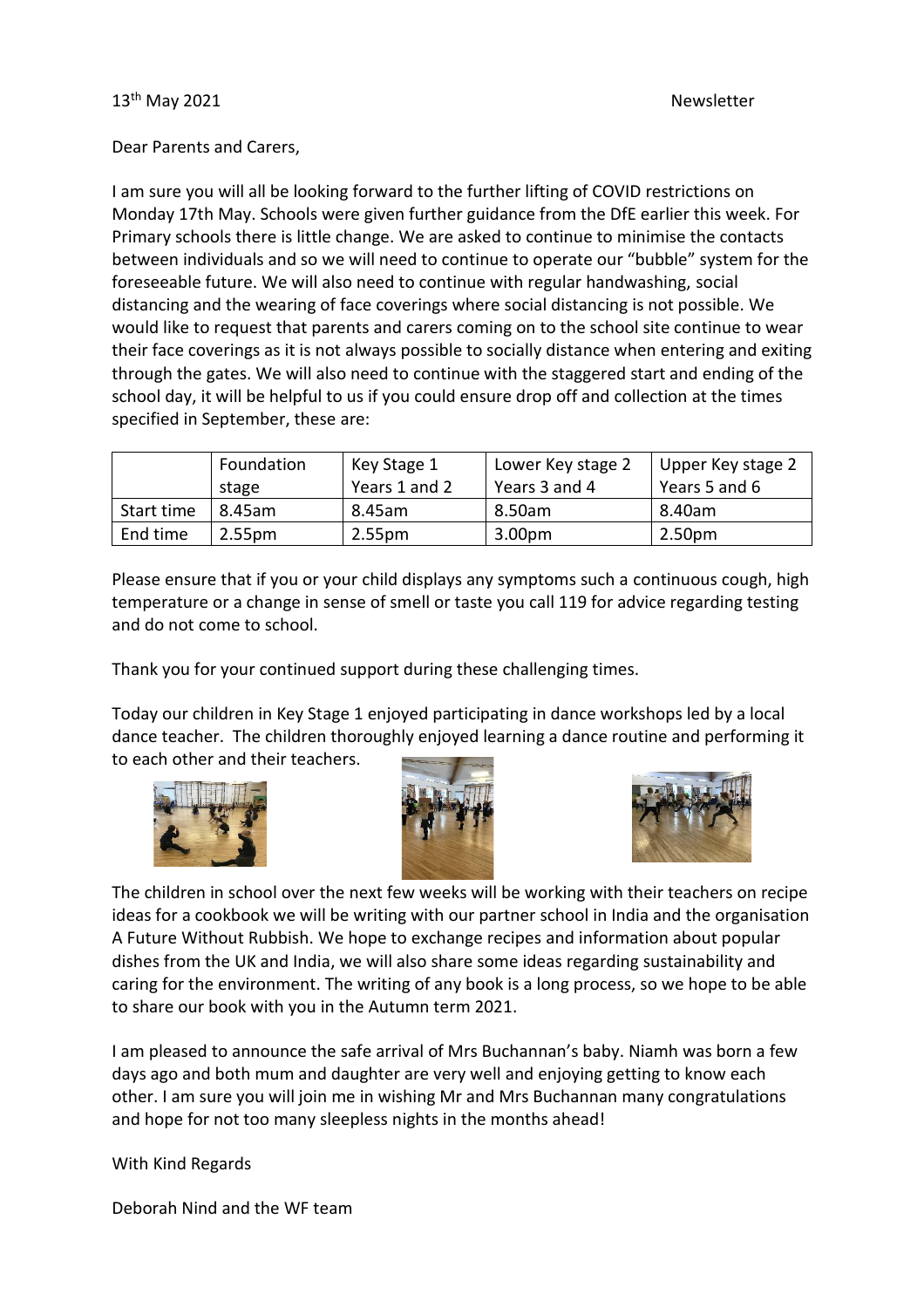# **Our assembly theme for the month of May is Understanding/Wisdom**



Writer of the week – Ruari in Robins Mathematician of the week – Evan in Year 3 Reader of the week – Emmie in Year 3 School Value – Serenity in Year 3 BLP of the week – Daniel in Wrens and Alfie in Year 2

# **Celebration of achievements**

Congratulations to the following children who have reached their 175 nights of reading at home: Joshua & Jack in Swallows. Zachary D in Red Kites. Maisie in Peregrine Falcons. Congratulations to the following children who have reached their 150 nights of reading at home: Esme & Jack in Swallows. Stanley, Orla & Phineas in Eagles. Congratulations to the following children who have reached their 100 nights of reading at home: Emeran in Swallows. Isabella in Eagles. Congratulations to the following children who have reached their 75 nights of reading at home: Joshua in Kestrels. Anoushka in Red Kites.

# **Attendance**

# **EVERY SCHOOL DAY COUNTS!**

There are only 190 statutory school days in one year and 175 days (weekends and school holidays) available to use for holidays. Parents should avoid taking their children out of school during term time in order to go on holiday.

| <b>Class</b>      | Attendance for 04.05.21 - 07.05.21 |
|-------------------|------------------------------------|
| Eagles            | 97.60%                             |
| Kestrel           | 98.91%                             |
| Kingfishers       | 97.98%                             |
| Nightingales      | 99.53%                             |
| Owls              | 97.40%                             |
| Peregrine Falcons | 95.54%                             |
| <b>Red Kites</b>  | 97.50%                             |
| Robins            | 100%                               |
| Sky Larks         | 100%                               |
| Swallows          | 99.1%                              |
| Wrens             | 100%                               |
| Total             | 98.47%                             |

# **Class Photos**

Your child's class photographs are now ready to view and purchase. An email will be sent to you with the link to view and book.

# **Request From Oxfordshire Fire & Rescue Service Road Safety Team**

We want to continue to improve the safety of child pedestrians and so we are reviewing the advice and guidance we provide.

If you are a parent / carer of primary school aged children, please provide us with your feedback by answering the questions in this survey. We would be grateful if you would encourage other parents / carers you know to complete the online questionnaire. The survey should take around 10 minutes to complete and the feedback we receive will guide our future Road Safety work.

To take part in the survey please visit

https://consultations.oxfordshire.gov.uk/Footsteps/consultationHome

The survey will remain open until 30<sup>th</sup> July 2021.

Thank you from the Road Safety Team.